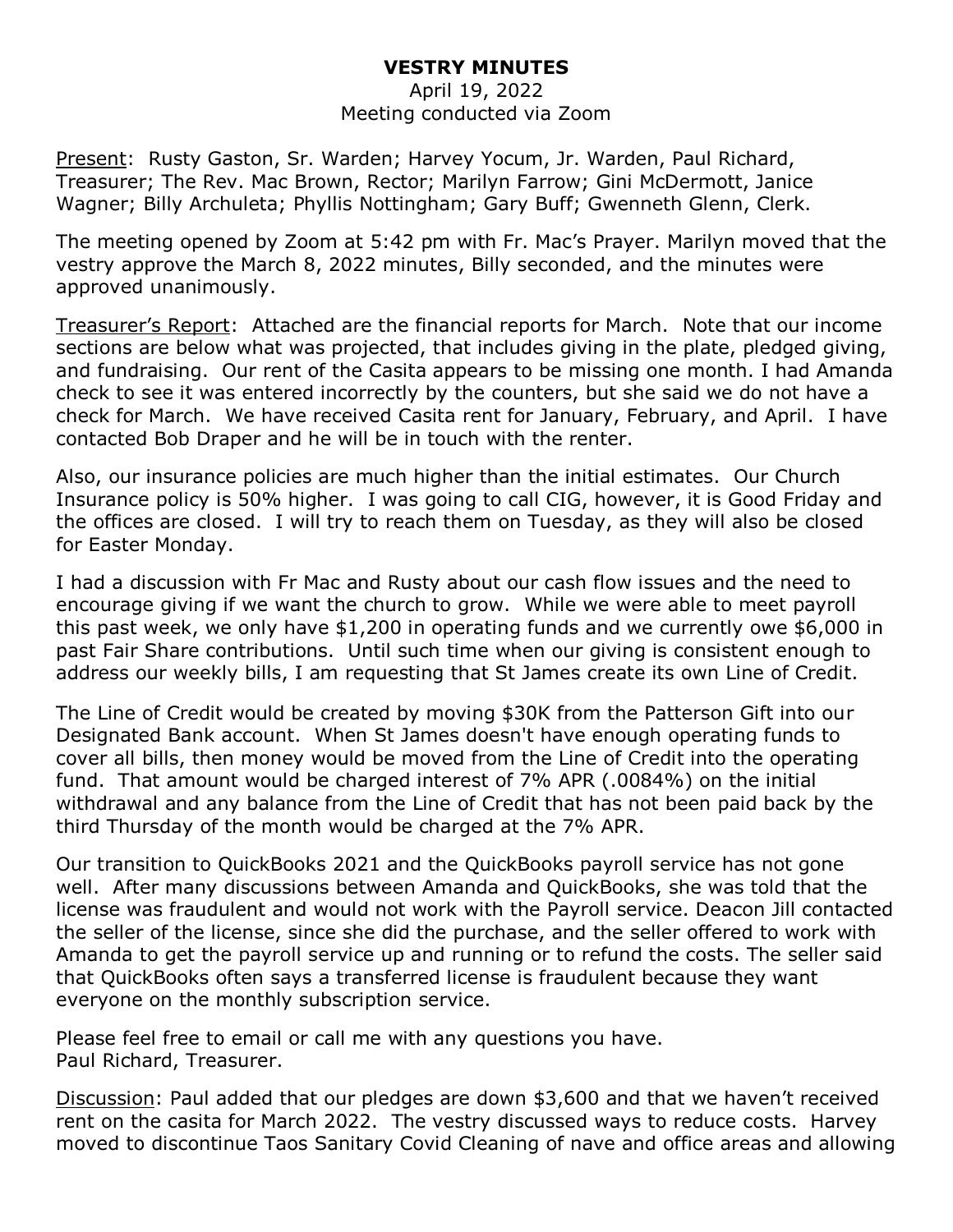Food Pantry to pay for cleaning of parish hall and kitchen, including extra cleaning of areas such as refrigerator and freezer as needed. Marilyn seconded the motion; there was no discussion; all were in favor.

Rusty suggested that we look at the Budget-to-actual report to see where else we can cut expenses. It was decided to do so at the next Vestry Retreat.

Discussion continued about Paul's proposal to set up a line-of-credit. Rusty moved that we use not \$30,000, but \$15,000 from the Patterson fund to even-out intake and expenses. We would place the \$15,000 in a designated bank account charging ourselves 7% interest per annum on emergency withdrawals to recoup money not earned on it in interest. We understand that we would need the bishop's approval if we were to take a line of credit from a bank. By lending to ourselves from an investment account only Vestry approval is needed. When no longer needed, the line-of-credit would be returned to the Patterson fund.

Gary seconded the motion and it passed with 1 person opposed and 1 abstention.

Paul added that we need to respond to Annette (Annette Chavez Y. Delacruz) at the diocesan office concerning the church audit, and Rusty will do so.

Rector's Report:

Friends, We have been busy.

Since our last gathering we have:

Hosted the Bishop and Installed me as your Rector Had a work day with the Bishop Traversed Palm Sunday and Holy Week Celebrated Easter Sunday

I have also

had two evenings of Diocesan Council Meetings spoken at our Diocesan Discernment Lenten Group prepared and preached 7 sermons washed and scrubbed dishes at Food Pantry held multiple meetings for the Church prayed with folks on Wednesday Nights led classes on prayer on Sunday Mornings led Bible study on Sunday Morning led multiple staff meetings and had one on one meetings with staff recovered from Covid

## Things in the works

shifting times for Pastoral Care Meetings and returning to TRV monthly services revitalize and gratitude events for Altar Guild, Pastoral Care, and Vestry training for Lectors, Servers, LEM, etc. replace Vince as digital verger as he graduates deanery meetings in person

Sorry for the truncated report. It is two days after Easter Day.

Mac

the Very Rev. Mac Brown [rector@stjamestaos.org](mailto:rector@stjamestaos.org)